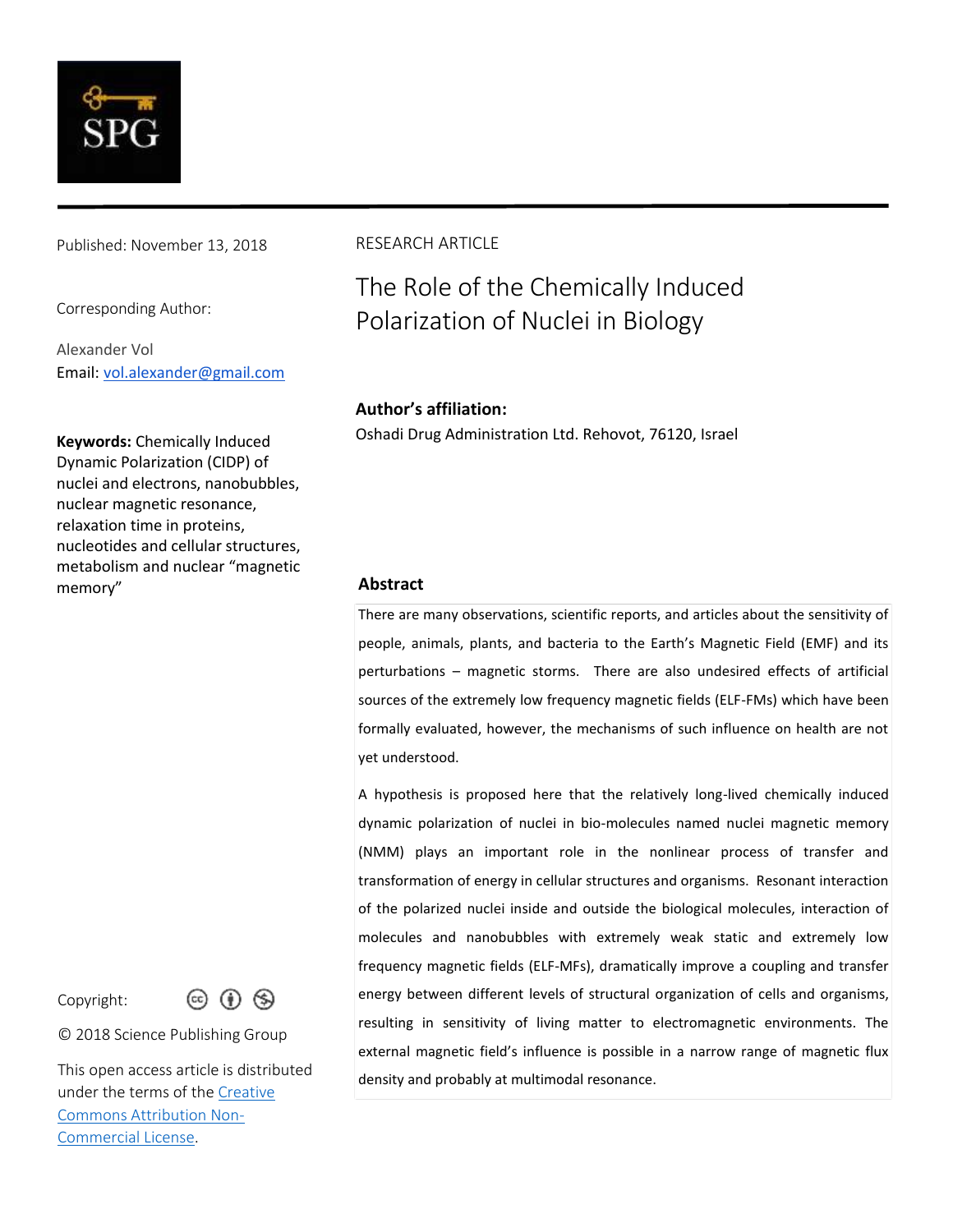

#### **STATE OF ART**

The importance of the Earth's magnetic field in biosphere<sup>1</sup> is well known. Low-intensity, extremely low-frequency (ELF) magnetic fields (MF) can cause adverse effects on human health<sup>2-4</sup> due to prolonged exposure when residing near high-voltage power lines and other equipment and transport. The typical amplitude of these fields is an order of magnitude smaller than the EMF and MF as it is shown in Fig. 1.

The Earth's magnetic field (EMF) magnitude is from 33 to 65 @T and a typical change in EMF intensity during magnetic storms is not more 100 nT<sup>1-4</sup>. The largest magnetic storm on record is the 'Carrington Event' of August 28th to September 8th, 1859 with a strength of D<sub>St</sub>≈ -1760 nT<sup>6</sup>. MRI devices which are widely used for diagnostic medical imaging use fields of 1.5 and  $3T^5$ 

without detectable side effects as a rule.

Note, that the thermal energy of water is about 2577 J/mol at body temperature whereas the Earth's magnetic field energy is about  $3\mu$ T /mol and MRI energy density is only about 300mJ/mol. The electric field of the atmosphere (about 100V/m vertical) corresponds to 2\*10<sup>-</sup> <sup>12</sup> Joules.

There is a **thermal paradox** of observed cellular and organism sensitivity to EMF at such small electromagnetic energy relative to the kinetic energy of molecules.



Magnetic fields generated by brain: ~100fT, <100Hz.

**Figure 1.** Strength of the environmental and biological magnetic fields<sup>5</sup>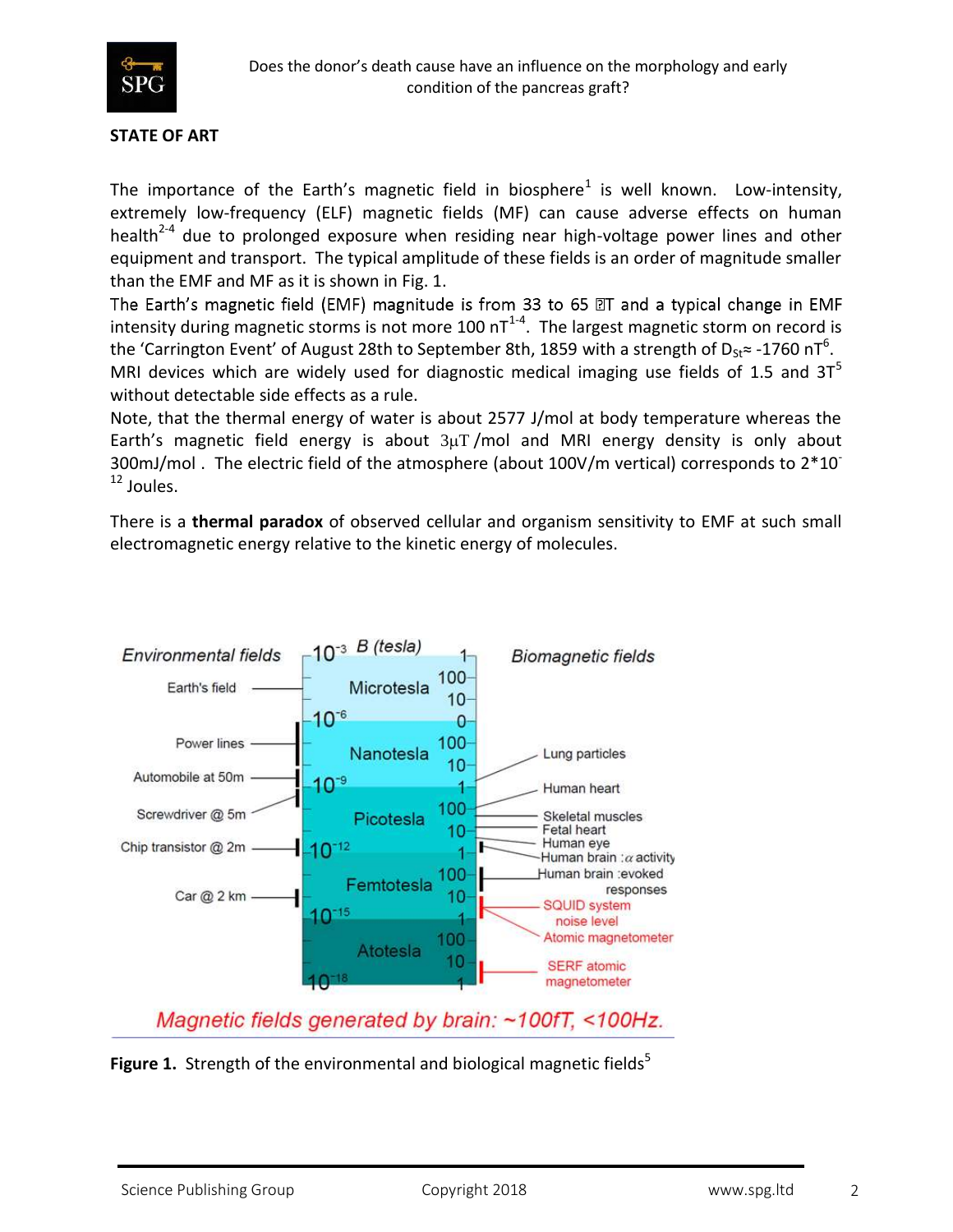

There is a principal difference in sensitivity of single and multicellular organisms to extremely low frequency (ELF-MFs) and static magnetic fields and the absence of such sensitivity of the separate biochemical reactions IN VITRO $^{7\text{-}10}$ .

Many studies have been performed to solve the above problems by looking at the possible mechanism of magneto-biological effects.

Ion cyclotron resonance<sup>10-12</sup>, radical-pairs<sup>1,13</sup> and nanobubbles<sup>14,15</sup> were proposed and established as possible mechanisms for interaction of the weak magnetic fields with organisms.

However, none of the above listed mechanisms explain the energy paradox of the difference of IN VIVO and IN VITRO sensitivity.

Many studies describe a broad range of physiological, psychological, and behavioral changes associated with changes in the geomagnetic field<sup>16-20</sup>. Heart rate and circadecadal rhythm variability<sup>16,17</sup> and the high sensitivity of mitochondria to ELF-MFs, increase both its volume and cristae reducing<sup>18</sup>matrix electron-transparence. Cytochemical studies indicate that cells of plant roots exposed to weak magnetic field show  $Ca<sup>2+</sup>$  over-saturation in all organelles and in cytoplasm unlike the control ones $^{18}$ .

There is also evidence that the MF selectively activates limbic structures of the brain, which are damaged by Alzheimer's disease (AD). The results obtained IN VIVO from animal AD models were used olfactory bulbectomized (OBE) and transgenic Tg (APPswe, PSEN1) mice. The studies showed that a weak MF combined with extremely low frequency could be used as a method for the cleansing of Aβ from the brain<sup>19</sup>. There is a detailed review<sup>20</sup> of possible mechanisms of magnetoreception in a microorganism as magneto-biological effects in bacteria, protists and fungi.

The well-known nuclear magnetic resonance imaging devices use magnetic fields strengths of 1, 1.5 and 3T and there are no detectable side effects as rule<sup>21</sup>. Increasing of the magnetic field strength leads to increased resolution and allows neurochemical analysis IN VIVO and IN VITRO $^{22-24}$ . All types of organisms contain molecules which include hydrogen, nitrogen and other elements with nonzero nuclear spin. A summary of their NMR resonance frequency characteristics is shown in Table  $I^{25}$ .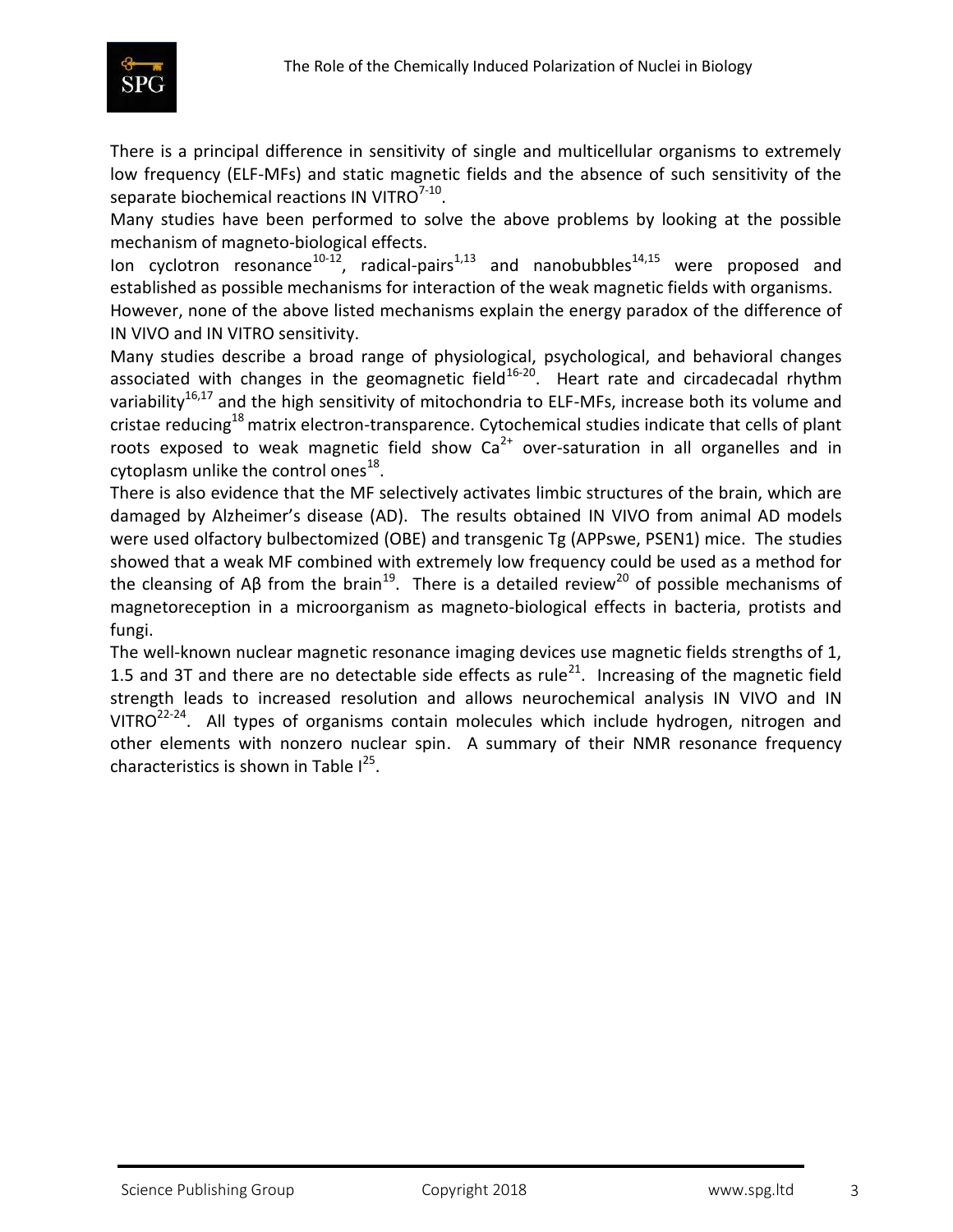

| Isotope                       | Spin  | <b>Natural</b>   | Human                   | <b>NMRI</b> | Earth    |
|-------------------------------|-------|------------------|-------------------------|-------------|----------|
|                               |       | <b>Abundance</b> | body                    | 5.8717T     | 0.00003T |
|                               |       | (%)              | % w/w                   | <b>MHz</b>  | kHz      |
| $1$ H                         | 1/2   | 99.98            | 10                      | 250.000     | 1,27731  |
| $^{13}$ C                     | 1/2   | 1.108            | 18                      | 62.860      | 0.32115  |
| $\overline{^{14}}$ N          | 1     | 99.63            | $\overline{\mathbf{3}}$ | 18.059      | 0.09226  |
| $\overline{^{17}}O$           | 5/2   | $3.7x10^{-2}$    | 65                      | 33.892      | 0.173163 |
| $\overline{^{23}}$ Na         | 3/2   | 100              | 0.15                    | 66.128      | 0.33786  |
| $\overline{^{25}}$ Mg         | 5/2   | 10.13            | 0.05                    | 15.298      | 0.07816  |
| $\overline{{}^{31}P}$         | 1/2   | 100              | 1.0                     | 101.202     | 0.51707  |
| 33 <sub>S</sub>               | 3/2   | 0.76             | 0.25                    | 19.174      | 0.09796  |
| $\overline{{}^{35}C}$         | 3/2   | 75.53            | 0.117                   | 24.495      | 0.12515  |
| $\overline{^{37}}$ CI         | 3/2   | 24.47            |                         | 20.389      | 0.10417  |
| 39 <sub>K</sub>               | 3/2   | 93.1             |                         | 11.666      | 0.05960  |
| $\overline{41}$ K             | 3/2   | 6.88             | 0.35                    | 6.403       | 0.03271  |
| $\overline{^{43}}$ Ca         | 7/2   | 0.145            | 1.4                     | 16.820      | 0.08594  |
| $\overline{53}$ Cr            | 3/2   | 9.55             | 0.000008                | 14.130      | 0.07219  |
| $\overline{\overline{55}}$ Mn | $5/2$ | 100              | 0.00003                 | 61.661      | 0.31504  |
| $\overline{57}$ Fe            | 1/2   | 2.19             | 0.008                   | 8.078       | 0.04127  |
| $\overline{^{63}}$ Cu         | 3/2   | 69.09            |                         | 66.262      | 0.34213  |
| $\overline{^{65}}$ Cu         | 3/2   | 30.91            | 0.00011                 | 70.958      | 0.36254  |
| $\overline{^{67}}$ Zn         | 5/2   | 4.11             | 0.00285                 | 15.635      | 0.07988  |
| $\overline{77}$ Se            | 1/2   | 7.58             | 0.00002                 | 47.669      | 0.24355  |
| 127                           | 5/2   | 100              | 0.00003                 | 50.018      | 0.25555  |

# **Table I. NMR frequency of biologically important isotopes**

- The NMR data in strong magnetic fields is based on NMR Frequency Tables<sup>25</sup>
- The frequency for the 30µJ T magnetic field is estimated by the Larmor *equation*,
- Source is Human Body composition<sup>26</sup>

The chemically induced polarization of nuclei depends on metabolic pathways and has a time of relaxation much longer than for free atoms<sup>27</sup>. Magnetic Resonance Imaging (MRI) devices use a strong static or pulse external magnetic field for nuclei excitation. Medical devices MRI IN VIVO use resonance of hydrogen nuclei only. The modern NMR spectroscopy use fields with strengths of 3, 4, 7  $T^{24}$ . The characteristic times of relaxation (Spin -lattice relaxation T1, and Spin-spin relaxation T2) depends on the change of energy due to polarization and are determined by the rotational and translational diffusion of the bonded water molecules<sup>28-31</sup>. Data $31-34$  illustrates a strong dependence of the relaxation time of hydrogen nuclei on surrounding conditions and types of tissue and organs.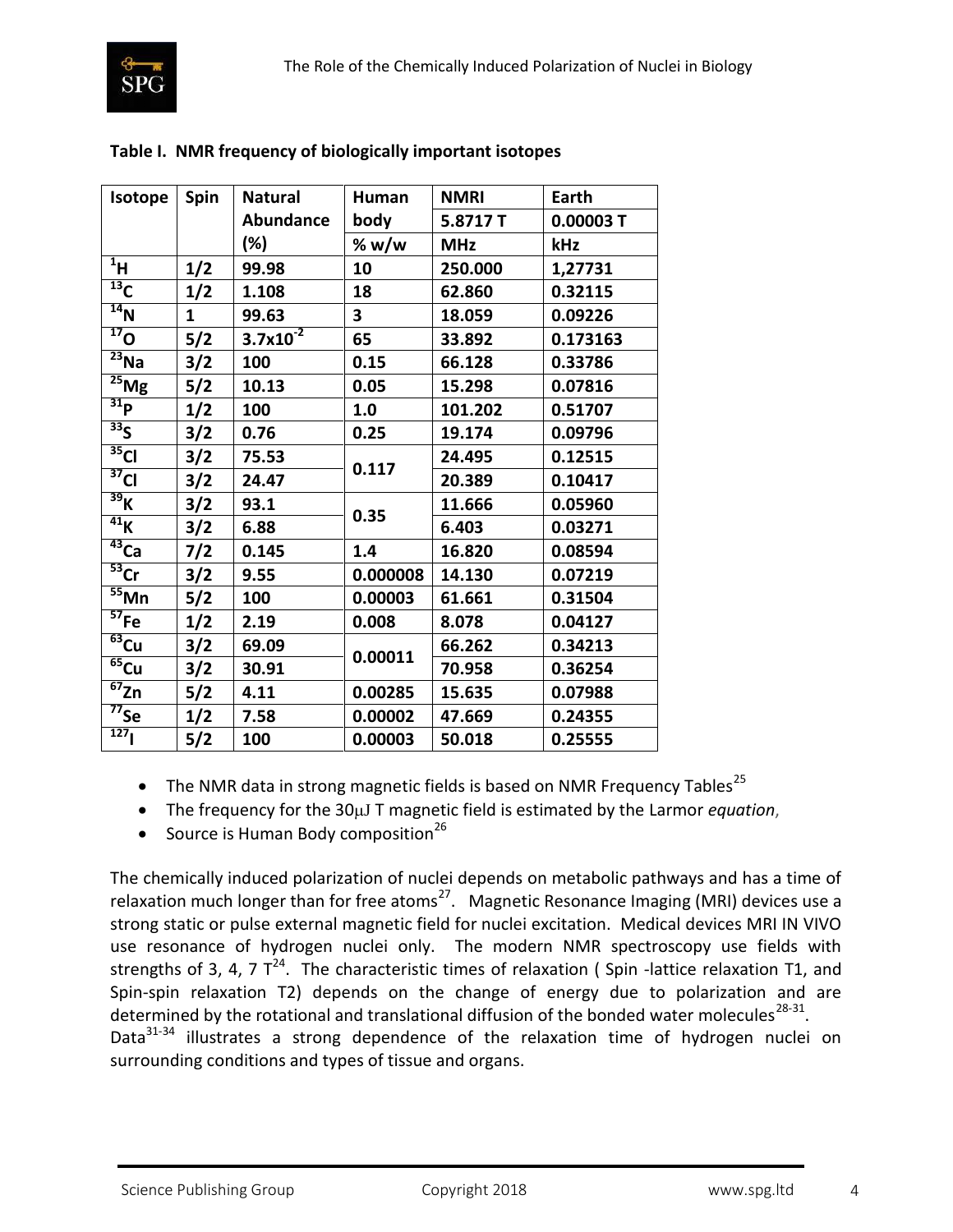

**Table II. Relaxation time T<sup>1</sup>** and **T2 for different body tissues under 1.5 T Magnetic Field Strength, in Milliseconds, (page 2595**<sup>31</sup>)

| <b>Tissue</b>                    | $\mathsf{T}_1$ | T <sub>2</sub> |
|----------------------------------|----------------|----------------|
| <b>Cerebrospinal fluid (CSF)</b> | 2400           | 160            |
| <b>Blood</b>                     | 1200           | 100            |
| White matter (WM)                | 780            | 90             |
| Grey matter (GM)                 | 920            | 100            |
| Fat                              | 260            | 80             |
| <b>Bone marrow</b>               | 400            | 60             |
| <b>Muscle</b>                    | 870            | 45             |
| <b>Liver</b>                     | 500            | 45             |
| <b>Pancreas</b>                  | 600            | 70             |

These times in a strong magnetic field of 1.5T would be increased several orders of magnitude at an EMF strength of ≤ 70µT. Therefore, the time of nuclear relaxation is much longer than the characteristic time of most cellular processes<sup>35</sup>, respiration, heart rate, and brain waves<sup>36</sup>.



Figure 2. The orders of magnitude in human cellular and bacteria in timescale<sup>35</sup>.

A number of research projects have demonstrated that both hypomagnetic $37, 38$  (much less of the EMF) as well as hypermagnetic<sup>39-41</sup> conditions leads to undesired health effects.

# **PROPOSED HYPOTHESIS**

Resonance is a necessary and inalienable property of any biological system $42$ , ensuring its stability and minimal free internal energy<sup>43</sup> at the maximum rate of entropy production in the macrosystem<sup>44,45</sup>. There is necessary resonance between fast photochemical and catalytic (enzymatic)<sup>29,30,46,47</sup> reactions and relatively slow cellular processes which include transport and diffusion metabolites. Resonance is possible in such system due to ion-cyclotron resonance<sup>10-13</sup> as well as nonlinear processes such as discrete breathers<sup>48-50</sup> (modes of oscillation localized in time and/or in space, density of defects or energy resulting in peptide chain oscillations in twoor three-dimensional macro-molecules, skeleton, membranes, etc.). A discrete breather allows a decrease in frequency and an increase in time of relaxation by several orders, however it is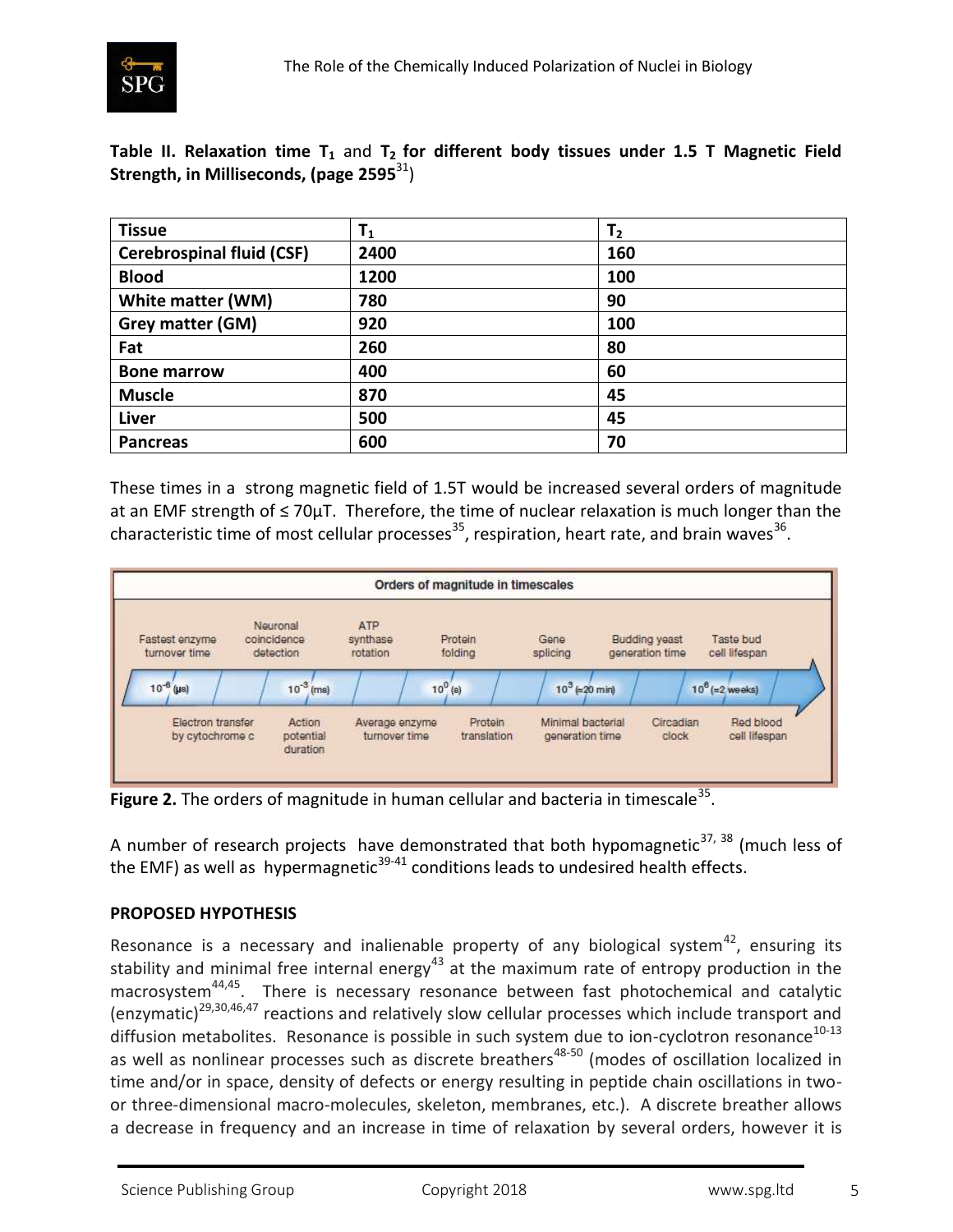

not enough for most of the biological systems. The bifurcations (formation and collapse or destroying of organelles, extracellular vesicles, micro and nanobubbles, proteins, etc) $51-53$ provide coupling without limits in the range between different levels of structural organization of any organism.

There is a relatively long time of relaxation in biological structures which promotes a fast recovery of the reaction center due to resonant interaction of polarized nuclei with electrons in accordance with the proposed hypothesis.

**Nuclear Magnetic Memory** (**NMM**) results from the chemically induced dynamic polarization which also promotes the usage of ion cyclotron resonance for decreasing of the metabolic losses in electron and proton transfer processes.

The discrete breathers in peptide and nucleotides chains, bifurcations, vibrational and electromagnetic oscillations in nanobubbles are the main participant of non-linear energy transfer in the intermediate range of frequencies and relaxation times. There are slower processes of formation and accumulation of the enzymes, hormones, energy- rich active substances (glucose, adenosine 5'-triphosphate, fats, etc) and its release which provide a next level of space temporal coordination and coupling of different levels of organism. These nonlinear processes provide the possibility of semi-independent metabolic optimization on all levels of the structural organization of the brain<sup>54,55</sup>.

Effective coupling of all processes in a very large magnitude of timescale provides minimization of the metabolic losses or cost of life and may be described as a kind of resonance, since the minimum internal resistance is inherent in resonant systems. The specificity of living systems is the use of all available degrees of freedom and the continuous conversion of some types of energy into others, such as electromagnetic radiation into chemical energy, chemical energy in mechanical and hydraulic, heat of dissolution to surface energy, etc.

The change of cellular membrane potential of the neurons and muscle fibers cause flows of metabolites through membranes. This change creates a formation of moving boundaries in cytoplasm (nerve impulses or spike), which provide electrophoresis of metabolites from soma to periphery and from dendrites and axons to soma<sup>55,56</sup>. The different types of energy have different times of excitation and relaxation that provide a certain independence of processes and the possibility of simultaneous optimization at different levels of structural organization and at the same time strictly limits their coupling and energy transfer. This means that in biology, resonance requires not only the correspondence or frequency multiplicity, but also the correspondence of the amount or portion of the energy to be transformed. These restrictions may explain the thermal paradox. Weak static and ELF MFs correspond in density energy and frequency to ionic cyclotron resonances and nuclear resonant interactions in biological structures. Portions of the inserted energy may be transformed without significant losses into a discrete breather of the proteins, vibrational energy of nanobubbles, etc. Strong magnetic fields of NMR devices insert energy which cannot be transformed into other kinds of energy which may be accumulated and used by the body, where the inserted energy is about 10% of the thermal kinetic energy of molecules. Correspondingly, the excess of this energy is stored in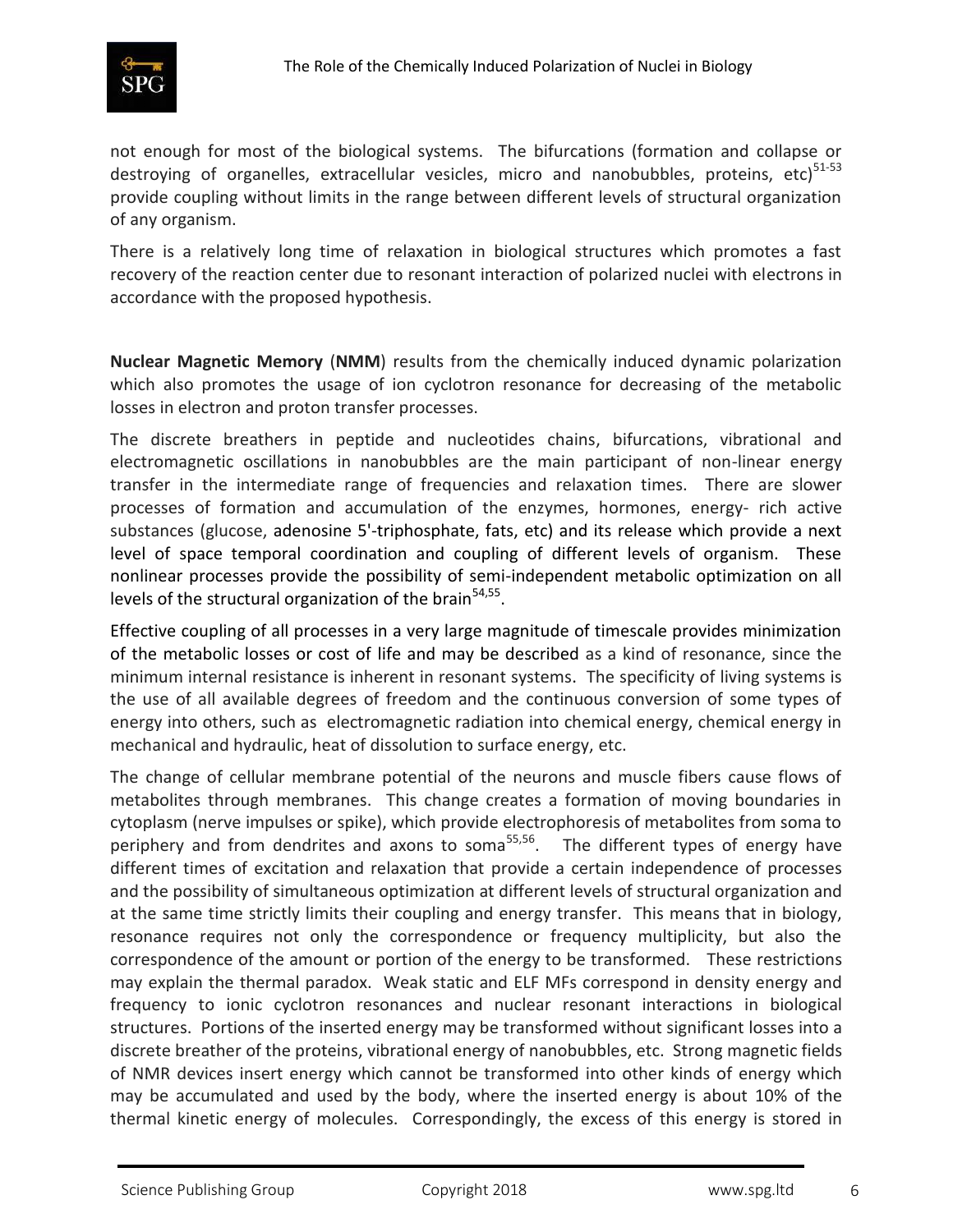

polarized nuclei and released by a relaxation emission which is registered by sensors. In reality, the external magnetic field strength of 3T corresponds to an energy density of about 257J/mol or about 10% of thermal energy. This means that an MRI device's magnetic energy cannot be absorbed by the body and allows the measurement and recording of the hydrogen nuclei relaxation processes. The correspondence frequency and energetic capacity of targets may be important in distribution of signals in the nervous system. We do not know of any studies in this field.

Motive forces of the metabolic transport include gradients of the chemical potentials, of the acidity, of the osmotic and oncotic pressures, of the gas partial pressures and electrode (membrane) potentials. These are all possible mechanisms of the metabolic transport (convection, diffusion, electrophoresis, energy dependent or active and energy nondependent transport through membranes, etc.) which have a limited rate and thus determine a density of bioelectricity and created biological magnetic fields.

These limited rates are illustrated by velocity of the chemical wave in biology (Table 1 page  $1194^{54}$ ).

| System                                     | <b>Traveling</b>     | Estimated         | Wave         |
|--------------------------------------------|----------------------|-------------------|--------------|
|                                            | activity             | diffusion         | speed        |
|                                            |                      | $\mu m^2/s$       | $\mu$ m/s    |
| Xenopus extract cell cycle                 | Cdk1                 | 10                | 1            |
| <b>Starfish and Xenopus</b><br>cytokinesis | Rho                  | $^{\sim}0.03 - 1$ | $^{\sim}0.2$ |
| Drosophila syncytial cell<br>cycles        | Cdk1                 | 5                 | $2 - 6$      |
| Chemotaxis                                 | Cdc42                | $~1 - 20$         | 1            |
| Actin waves                                | Hem1                 | ~0.5              | $3 - 5$      |
| Wound healing                              | <b>ERK</b>           | ~1                | ~10.02       |
| Growing epithelial culture                 | Mechanical<br>stress | <b>NA</b>         | ~10.02       |
| Somitogenesis                              | Notch signaling      | NA                | ~10.02       |
| <b>Blood clotting</b>                      | Thrombin             | $~1$ – 85         | ~0.6         |
| Eye imaginal disc                          | <b>Dpp</b>           | $~0.1 - 20$       | ~10.001      |

# **Table III. Summary of physical parameters of key examples of chemical waves in biology**<sup>54</sup>

NA - not applicable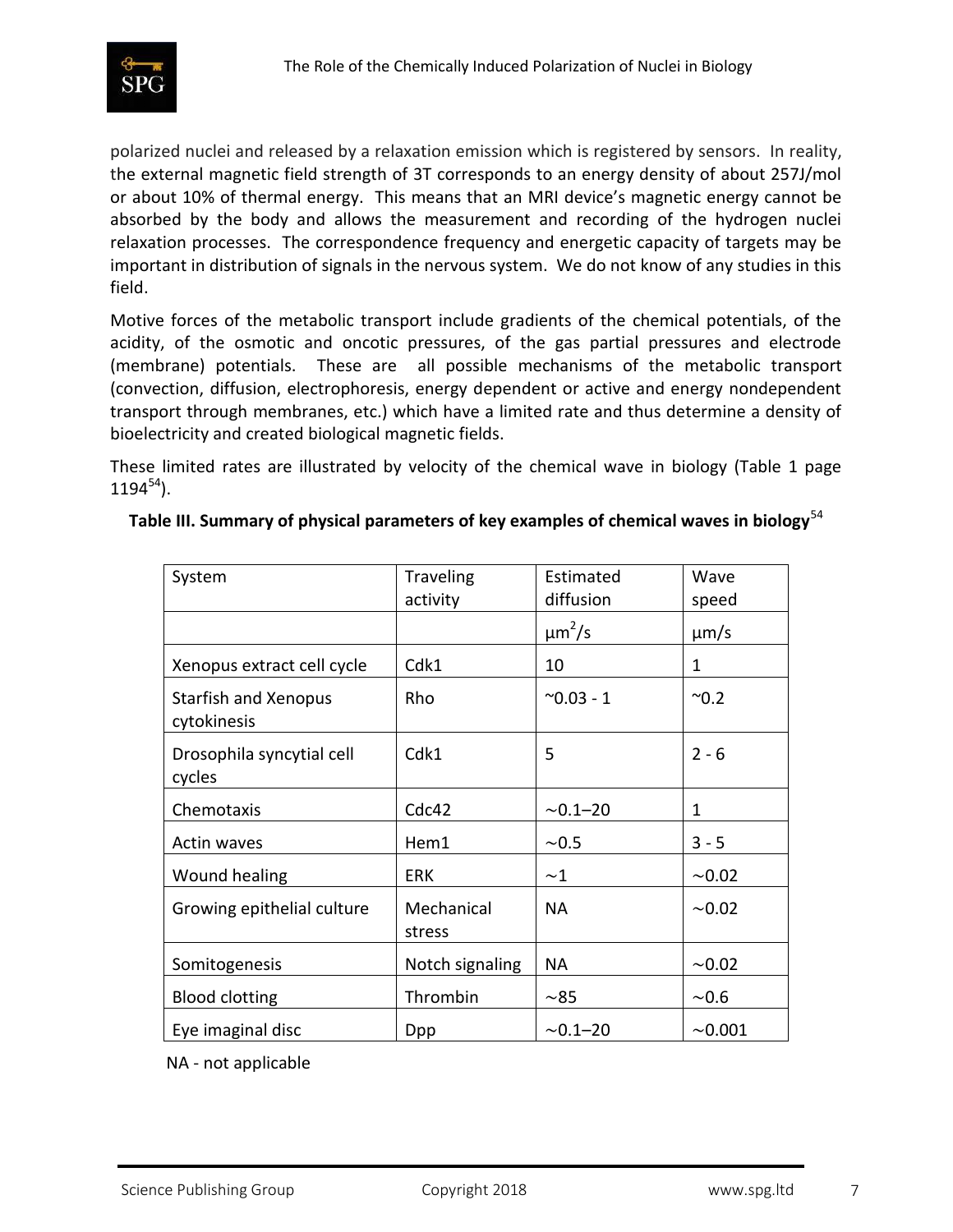

The external magnetic field interacts with bioelectricity or with reaction centers as electrodes, which include excited nuclei. Magnetic energy may change energy of the oscillating nanobubbles, radical pair, and hydrate shields. Inserted energy may be absorbed by electrochemical, electrokinetic, and mechanic processes only, where the maximal density of such transformation depends on the metabolic transport rate and physicochemical properties of proteins. Moreover, the frequency of the excited nuclei depends on the magnetic field strength where excess magnetic flow may break resonant interaction nuclei with other nuclei, peptide chains with a double layer of nanobubbles.

## **CONCLUSION**

This is a proposed hypothesis that all unicellular and multicellular organisms are resonant systems. Organisms use all available types and methods of energy conversion, starting with the optical frequency range and ending with minute, daily, monthly and annual cycles. Correspondingly, this complete hierarchic system needs maximally effective coupling between all levels of organization and continuous mutual transfer of different types of energy in physical and chemical processes. Interaction with external stimuli is strictly limited by spectral resonance and energy density. Such limitations allow the explanation of the thermal paradox.

According to this proposed hypothesis, the long-term chemically induced dynamic polarization of nuclei may play an important role in all types nonlinear processes of transfer and transformation of energy. Chemically induced dynamic nuclei polarization provides the keeping and restoring of the most preferable configuration for the repeated biochemical reactions, which are explored by multi-step processing. The summary rate of these processes determines the cellular capacity of protein machinery and energy consumption. The sub-steps of process include formation of the active complex, transfer of the proton, electronic pair, biotransformation of the reactants, and their release. These cycles need at least two orders of magnitude less time than nuclei relaxation or internal conversion.

There is a decreasing of the necessary energy and time for recycling of reaction centers in nuclei cells, ribosomes, mitochondria, other organelles and cellular membranes. There is promoting to ion cyclotron resonance in ionic pumps and ion exchange centers. There are promoting to discrete breathers in nucleotides and proteins and improvement their interaction with nanobubbles and skeleton (microtubules, for example).

Hierarchic cellular (organism) structure provides a certain independence between the different levels due to spaciotemporal gaps. There are variations of the frequency and relaxation times between different degrees of freedom, delay, or spaciotemporal gap between them, which leads to preferably resonant interactions between external and internal processes. Such interactions are possible under near or equal frequency, times of relaxation, and amplitudes or magnitudes of interacting external and internal processes (likely internal impedance of source and loading). It provides life sensitivity, the maximal density of energy transformation, and corresponds to basic laws of open system thermodynamics.

Magnetic memory of nuclei can play an important role in intermediate processes of energy transfer and conversion. These processes are extremely important in the vital activity of all organisms and their sensitivity to weak magnetic fields which results in sensitivity to magnetic storms and other external influences.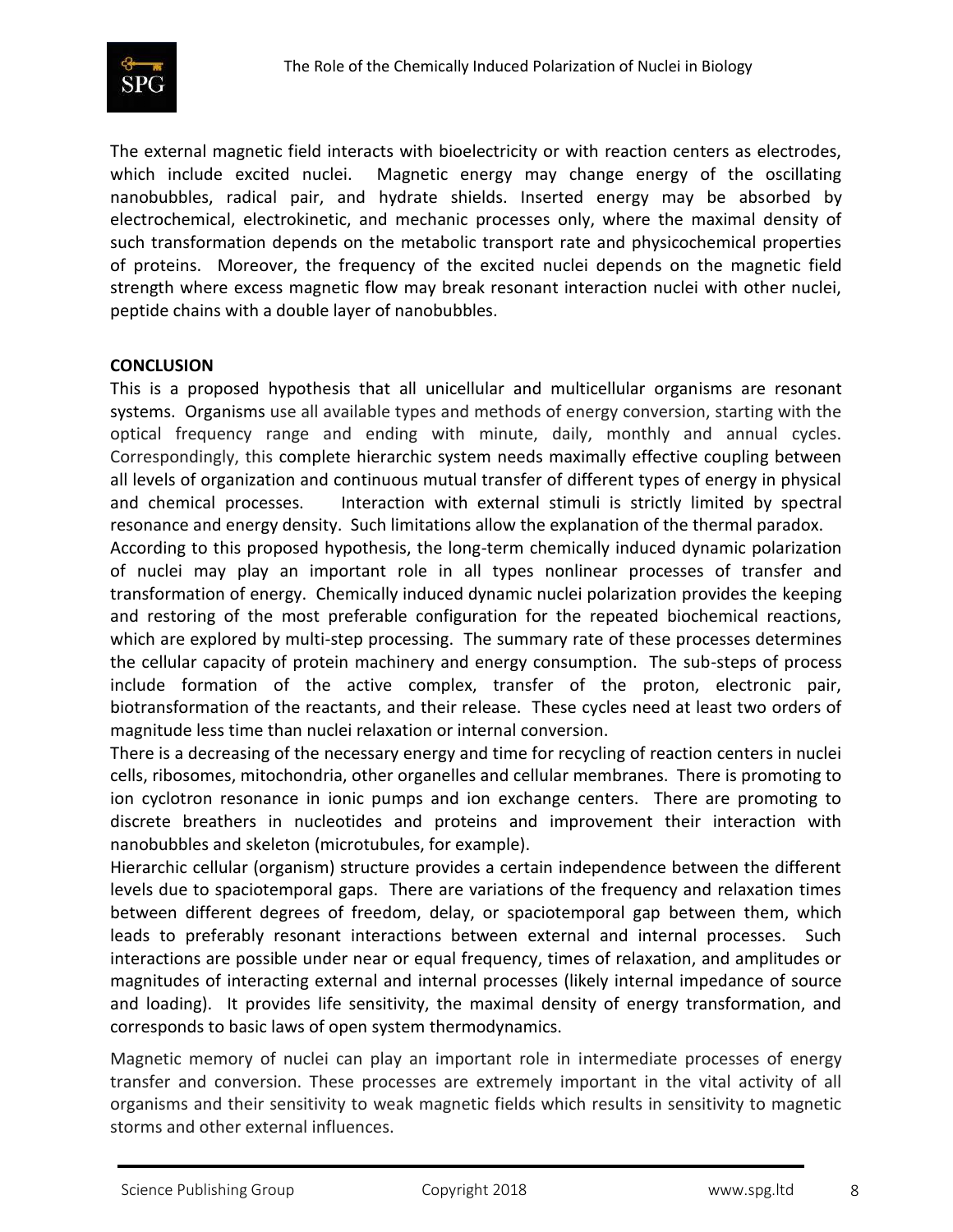

### **Reference:**

- 1. Maffei ME., 2014, Magnetic field effects on plant growth, development, and evolution, J. Frontiers in Plant Science, Vol. 5, article 445, DOI: 10.3389/fpls.2014.00445, ISSN: 1664- 462X,<https://www.frontiersin.org/article/10.3389/fpls.2014.00445>
- 2. World Health Organization, 2007, Environmental Health Criteria 238, EXTREMELY LOW FREQUENCY FIELDS, ISBN: 978 92 4 157238 5, (NLM classification: QT 34) ISSN 0250-863X, <https://www.nrc.gov/docs/ML0932/ML093240289.pdf>
- 3. World Health Organization, Extremely Low Frequency Fields *Environmental Health Criteria* Monograph No.*238*. 04 August, 2016, [http://www.who.int/peh](http://www.who.int/peh-emf/publications/elf_ehc/en/)[emf/publications/elf\\_ehc/en/](http://www.who.int/peh-emf/publications/elf_ehc/en/)
- 4. IARC MONOGRAPHS, 2002, ON THE EVALUATION OF CARCINOGENIC RISKS TO HUMANS, Non-ionizing Radiation, Part 1: Static and Extremely Low-Frequency (ELF) Electric and Magnetic Fields, (2002 : Lyon, France), [https://monographs.iarc.fr/wp](https://monographs.iarc.fr/wp-content/uploads/2018/06/mono80.pdf)[content/uploads/2018/06/mono80.pdf](https://monographs.iarc.fr/wp-content/uploads/2018/06/mono80.pdf)
- 5. Baranga Andrei Ben-Amar, 2010, *Brain's Magnetic Field*: a Narrow Window to. Brain's Activity.. Department of Electrical Eng., Ben Gurion University and Physics Department, Nuclear Research Center -Negev, *Electromagnetic field and the human body workshop Technion, December 2010,*

<http://www.workshop.ee.technion.ac.il/upload/Events/Andrei.pdf>

6. Cliver E.W and Dietrich WF, 2013, The 1859 space weather event revisited: limits of extreme activity, J. Space Weather Space Clim., 3, A31, DOI: [https://doi.org/10.1051/swsc/2013053,](https://doi.org/10.1051/swsc/2013053) [https://www.swsc-](https://www.swsc-journal.org/articles/swsc/full_html/2013/01/swsc130015/swsc130015.html)

[journal.org/articles/swsc/full\\_html/2013/01/swsc130015/swsc130015.html](https://www.swsc-journal.org/articles/swsc/full_html/2013/01/swsc130015/swsc130015.html)

- 7. Conley CC, 1970, A review of the biological effects of very law magnetic fields, NASA T\_N D-5902, https://ntrs.nasa.gov/search.jsp?R=19700024915 2018-08-26T08:06:56+00:00Z
- 8. Bukhari et al, 2018, DNA electromagnetic properties and interactions -An investigation on intrinsic bioelectromagnetism within DNA, Electromagnetic Biology and medicine. DOI: [10.1080/15368378.2018.1499032](https://doi.org/10.1080/15368378.2018.1499032)
- 9. Hore P.J., 2012, Are biochemical reactions affected by weak magnetic fields? PNAS , January 31, vol. 109, No. 5, p. 1357–1358, <http://www.pnas.org/content/pnas/109/5/1357.full.pdf>
- 10. Liboff A.R., 2013, Why are living things sensitive to weak magnetic fields? Electromagnetic Biology and Medicine, Early Online: 1–5 © 2013, Informa, Healthcare USA, Inc. DOI: 10.3109/15368378.2013.809579,

<https://www.tandfonline.com/doi/full/10.3109/15368378.2013.809579>

- 11. Liboff A.R., 2013, [Ion Cyclotron Resonance interactions in living systems -](http://www.sibeonline.com/download/Liboff%20-%20ICR%20interactions%20in%20living%20systems%20-%20SIBE%202013.pdf) sibe online www.sibeonline.com/.../Liboff%20-%20ICR%20interactions%20in%20living%20syst...
- 12. Liboff AR, 2013, Weak-field ELF magnetic interactions: Implications for biological change during paleomagnetic reversals, Electromagnetic Biology and Medicine, 32:4, 442-447, DOI: [10.3109/15368378.2012.739980L](https://doi.org/10.3109/15368378.2012.739980)yakhov V. 1989, Multisensory interaction as a basis for the self- organization process in brain neurostructures, in Mnemo-8911, Stara Zagora, Bulgaria, 1989: 42–43.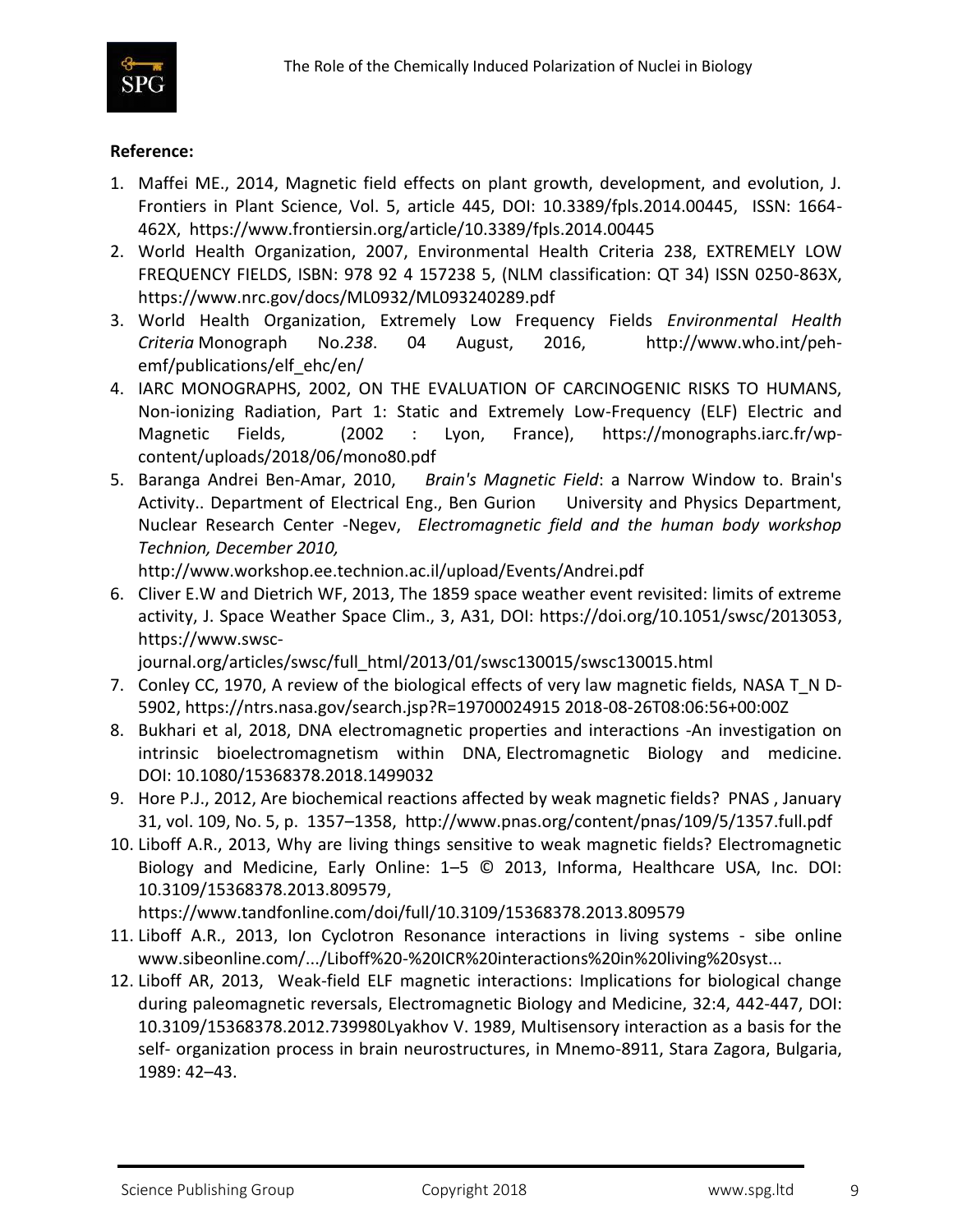

- 13. Messiha H.L, et al. 2015, Magnetic field effects as a result of the radical pair mechanism are unlikely in redox enzymes. J. R. Soc. Interface 12: 20141155. http://dx.doi.org/10.1098/rsif.2014.1155
- 14. Shatalov V. et al. 2010, Degassing of bioliquids in low electromagnetic fields, *Electronic Journal of Biology,* 2010, Vol. 6(3): 67-72, <https://arxiv.org/ftp/arxiv/papers/1105/1105.5689.pdf>
- 15. Aogaki Ryoichi, Sugiyama Atsushi, Miura Makoto, Oshikiri Yoshinobu, Miura Miki, Morimoto Ryoichi, Takagi Satoshi, Mogi Iwao, Yamauchi Yusuke, 2016, Origin of Nanobubbles Electrochemically Formed in a Magnetic Field; Ionic Vacancy Production in Electrode Reaction. Scientific Reports, 2016/07/05/online, vol. 6, SP 28927, <http://dx.doi.org/10.1038/srep28927> , L3: 10.1038/srep28927
- 16. [Alabdulgader](https://www.nature.com/articles/s41598-018-20932-x#auth-1) A, et al. Study of Heart Rate Variability Responses to Changes in the Solar and Geomagnetic Environment, *Scientific Reports,* volume 8, Article number: 2663 (2018), *https://www.nature.com › scientific reports › articles*
- 17. Scholkmann F, et al., [The circadecadal rhythm of oscillation of umbilical cord blood](https://www.tandfonline.com/doi/abs/10.1080/07420528.2016.1202264)  [parameters correlates with geomagnetic activity](https://www.tandfonline.com/doi/abs/10.1080/07420528.2016.1202264) – An analysis of long-term measurements (1999–[2011\).](https://www.tandfonline.com/doi/abs/10.1080/07420528.2016.1202264) *Chronobiology International* 33:9, (2016) pages 1136-1147. www.tandfonline.com/doi/pdf/10.1080/07420528.2016.1202264
- 18. Belyavskaya N.A., 2004, Biological effects due to weak magnetic field on plants, Advances in Space Research 34, pp 1566–1574, <https://www.sciencedirect.com/science/article/pii/S0273117704007148>
- 19. Bobkova et al, 2018, Effect of weak combined static and extremely low-frequency alternating magnetic fields on spatial memory and brain amyloid-β in two animal models of Alzheimer's disease, Electromagnetic Biology and Medicine, DOI: [10.1080/15368378.2018.1471700](https://doi.org/10.1080/15368378.2018.1471700)
- 20. Pazur A. Magnetoreception in microorganisms and fungi, 2007, Central European Journal of Biology · December DOI: 10.2478/s11535-007-0032-z , <https://www.researchgate.net/publication/215658422>
- 21. Criteria for Significant Risk Investigations of Magnetic Resonance Diagnostic Devices, Guidance for Industry and Food and Drug Administration Staff Document issued on: June 20, 2014
	- a. [https://www.fda.gov/downloads/MedicalDevices/DeviceRegulationandGuidance](https://www.fda.gov/downloads/MedicalDevices/DeviceRegulationandGuidance/GuidanceDocuments/ucm072688.pdf) [/GuidanceDocuments/ucm072688.pdf](https://www.fda.gov/downloads/MedicalDevices/DeviceRegulationandGuidance/GuidanceDocuments/ucm072688.pdf)
- 22. Öz G, Tkáč I, Uğurbil K. Animal models and high field imaging and spectroscopy. *Dialogues Clin Neurosci*. 2013;15(3):263-78.

<https://www.ncbi.nlm.nih.gov/pmc/articles/PMC3811099/>

- 23. de Graaf RA, Chowdhury GM, Behar KL. Quantification of high-resolution (1)H NMR spectra from rat brain extracts. *Anal Chem*. 2010;83(1):216-24. <https://www.ncbi.nlm.nih.gov/pmc/articles/PMC3711472/>
- 24. McKay J, Tkáč I. Quantitative in vivo neurochemical profiling in humans: where are we now?. *Int J Epidemiol*. 2016;45(5):1339-1350. <https://www.ncbi.nlm.nih.gov/pmc/articles/PMC5100624/>
- 25. NMR Frequency Tables, 2012 [http://www.kodu.ut.ee/~laurit/AK2/NMR\\_tables\\_Bruker2012.pdf](http://www.kodu.ut.ee/~laurit/AK2/NMR_tables_Bruker2012.pdf)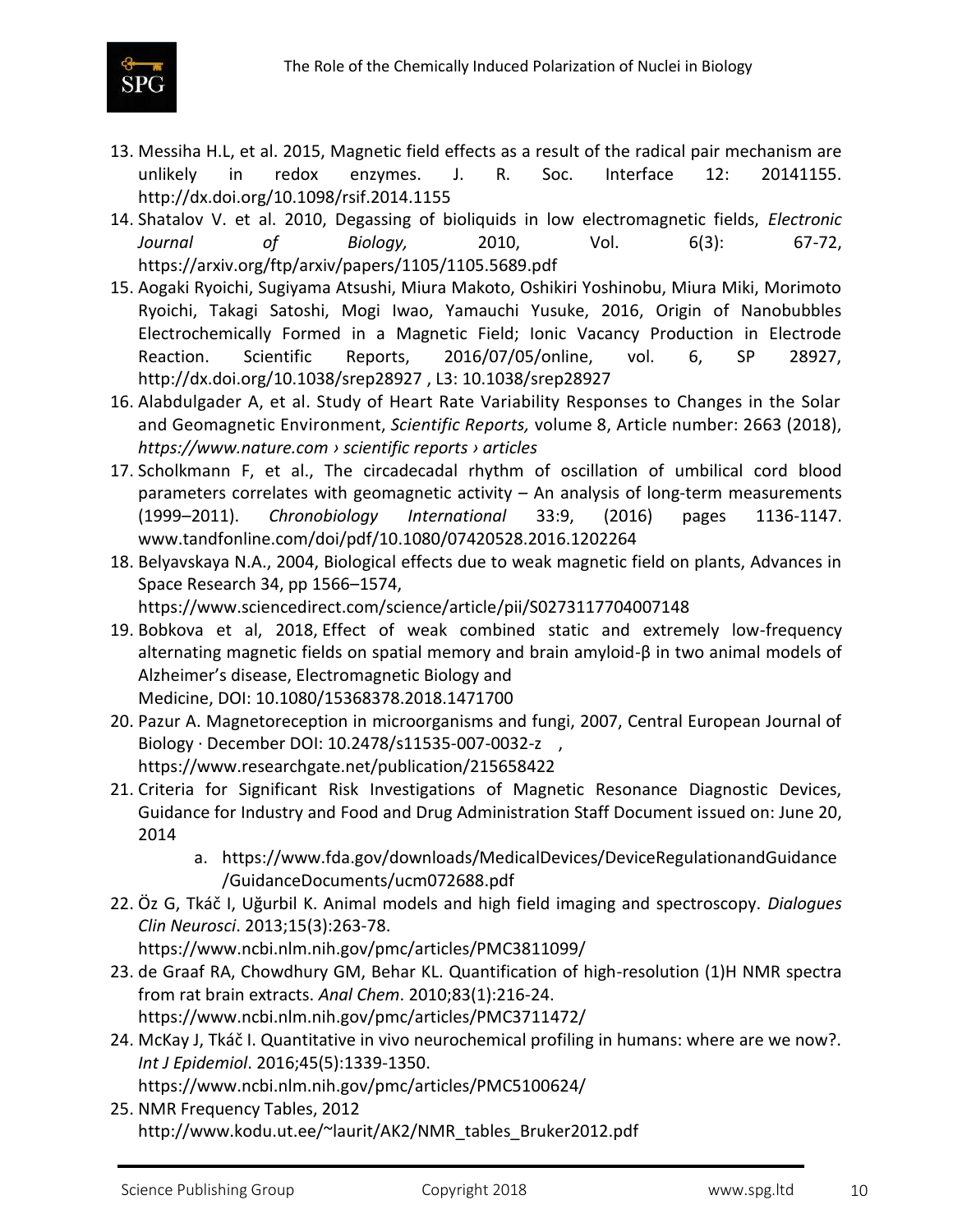

- 26. The Chemistry of Life: The Human Body Live Science, <https://www.livescience.com/3505-chemistry-life-human-body.html>
- 27. Buchachenko AL and Zhidomirov FM, 1971, Chemical Polarization of Electrons and Nuclei [in Russian], Nauka,<https://doi.org/10.1070/RC1971v040n10ABEH001974>
- 28. Bodurka J, Buntkowsky G, Gutsze A, Limbach HH, Evidence of Surface Diffusion of Water Molecules on Proteins of Rabbit Lens by  $<sup>1</sup>H NMR$  Relaxation Measurements, Z. Naturforsch.</sup> 51c, 81-90 (1996); received August 8/December 7, 1995, [https://userpage.fu](https://userpage.fu-berlin.de/limbach/097.pdf)[berlin.de/limbach/097.pdf](https://userpage.fu-berlin.de/limbach/097.pdf)
- 29. Najdanova M., Gräsing D., A. Alia and Matysik J., 2017, Analysis of the Electronic Structure of the Special Pair of a Bacterial Photosynthetic Reaction Center by  $^{13}$ C Photochemically Induced Dynamic Nuclear Polarization Magic-Angle Spinning NMR Using a Double-Quantum Axis. Photochemistry and Photobiology, 2018, 94: 69–80, DOI: 10.1111/php.12812, https://www.ncbi.nlm.nih.gov/pubmed/28746728
- 30. Daviso et al., 2009, The electronic structure of the primary electron donor of reaction centers of purple bacteria at atomic resolution as observed by photo-CIDNP  $^{13}$ C NMR, PNAS, December 29, vol. 106, no 52, 22281–22286,
	- [www.pnas.org\\_cgi\\_doi\\_10.1073\\_pnas.0908608106,](http://www.pnas.org_cgi_doi_10.1073_pnas.0908608106/)
		- a. [www.pnas.org/cgi/content/full/](http://www.pnas.org/cgi/content/full/) 0908608106/DCSupplemental.
- 31. *Moratal D, Brummer ME, Martí-Bonmatí L, Vallés-Lluch* A. In In: Wiley Encyclopedia of Biomedical Engineering, vol. 4, pages 2590-2606. John Wiley & Sons, Inc., Hoboken, New Jersey, United States of America, *2006.*
- 32. Schneider XJ, Kober T, Bickle Graz M, Meuli XR, Hüppi PS, Hagmann P, and Truttmann AC, Evolution of T1 Relaxation, ADC, and Fractional Anisotropy During Early Brain Maturation: A Serial Imaging Study on Preterm Infants. AJNR Am J Neuroradiology 37:155–62 Jan 2016, <http://dx.doi.org/10.3174/ajnr.A4510>
- 33. Wright C, Morris DM, Baker PN, et al. ,2011, Magnetic Resonance Imaging Relaxation Time Measurements of the Placenta at 1.5 T. *Placenta*. 2011;32(12):1010-1015. doi:10.1016/j.placenta.2011.07.008.

<https://www.ncbi.nlm.nih.gov/pmc/articles/PMC3588143/>

- 34. Yurttutan N, Bakacak M, Kızıldağ B.,2017, Comparison of the T2-star Values of Placentas Obtained from Pre-eclamptic Patients with Those of a Control Group: an *Ex-vivo* Magnetic Resonance Imaging Study. Balkan Med J 2017;34:412-6
- 35. [Shamir M,](https://www.ncbi.nlm.nih.gov/pubmed/?term=Shamir%20M%5BAuthor%5D&cauthor=true&cauthor_uid=26967295) [Bar-On Y,](https://www.ncbi.nlm.nih.gov/pubmed/?term=Bar-On%20Y%5BAuthor%5D&cauthor=true&cauthor_uid=26967295) [Phillips R,](https://www.ncbi.nlm.nih.gov/pubmed/?term=Phillips%20R%5BAuthor%5D&cauthor=true&cauthor_uid=26967295) [Milo R.](https://www.ncbi.nlm.nih.gov/pubmed/?term=Milo%20R%5BAuthor%5D&cauthor=true&cauthor_uid=26967295) SnapShot: Timescales in Cell Biology. J. [Cell.](https://www.ncbi.nlm.nih.gov/pubmed/26967295) 2016 Mar 10;164(6):1302-1302.e1. DOI: 10.1016/j.cell.2016.02.058. <https://www.ncbi.nlm.nih.gov/pubmed/26967295>
- 36. Heck et al. Breathing as a Fundamental Rhythm of Brain Function, PERSPECTIVE ARTICLE, Front. Neural Circuits, 12 January 2017 | <https://doi.org/10.3389/fncir.2016.00115> , <https://www.frontiersin.org/articles/10.3389/fncir.2016.00115/full>
- 37. Wei-Chuan et al, Hypomagnetic Field Alters Circadian Rhythm and Increases Algesia in Adult Male Mice, Progress in Biochemistry and Biophysics, 2015,42(7):639~646, [www.pibb.ac.cn](http://www.pibb.ac.cn/)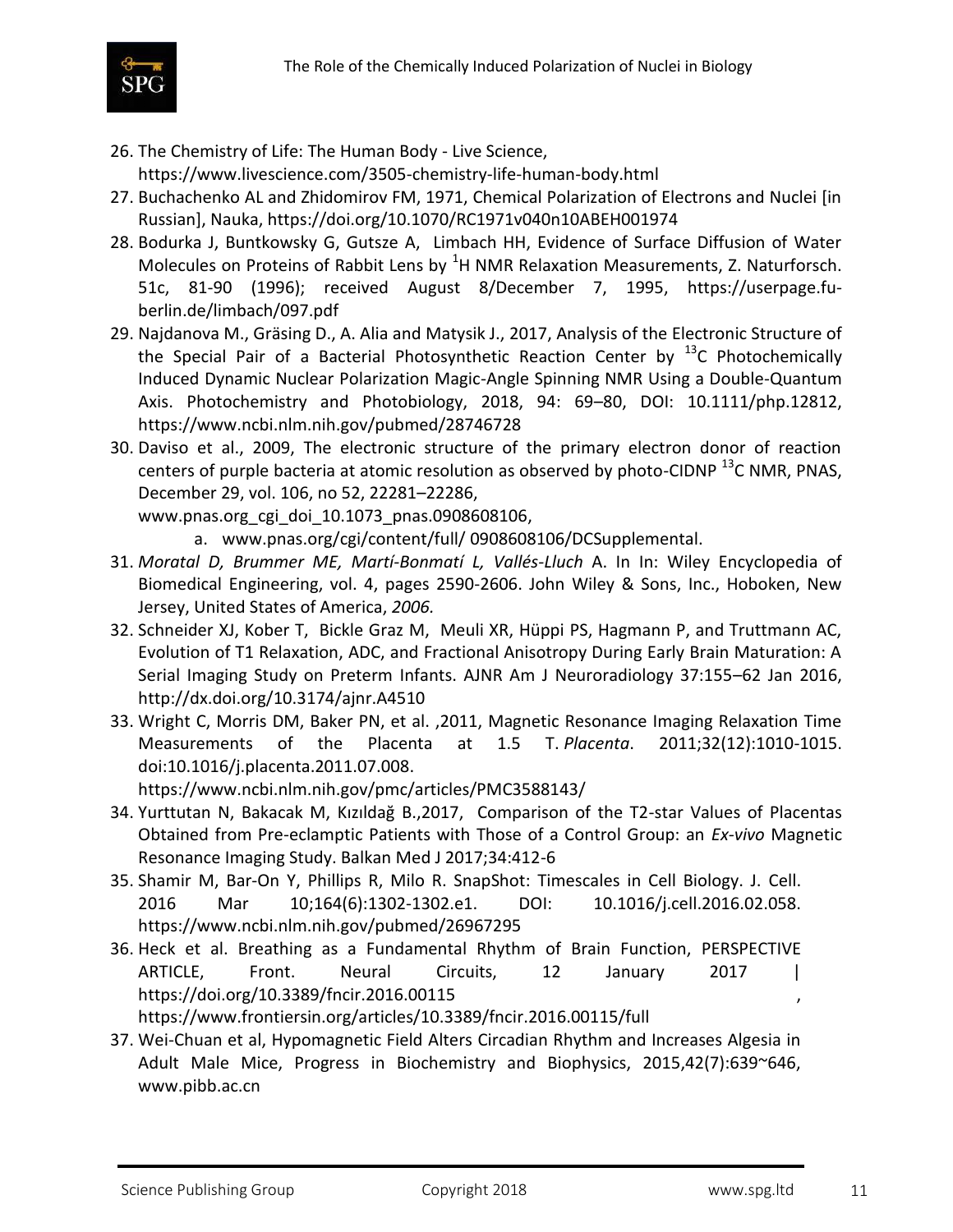

- 38. Hai-tao Zhang,Zi-jian Zhang,Wei-chuan Mo, et al. Shielding of the geomagnetic field reduces hydrogen peroxide production in human neuroblastoma cell and inhibits the activity of CuZn superoxide dismutase[J]. Protein Cell, 2017, 8(7): 527-537.
	- i. <http://academic.hep.com.cn/pac/EN/10.1007/s13238-017-0403-9> <http://academic.hep.com.cn/pac/EN/Y2017/V8/I7/527>
- 39. Cherry N, Electromagnetic Radiation causes cancer: the implications for breast cancer, World Conference on Breast Cancer Ottawa, Canada, 26-31 July 1999, [http://www.neilcherry.nz/documents/90\\_s3\\_EMR-EMF\\_and\\_BREAST\\_Cancer.pdf](http://www.neilcherry.nz/documents/90_s3_EMR-EMF_and_BREAST_Cancer.pdf)
- 40. Feychting, M. & Forssén, U. , Electromagnetic Fields and Female Breast Cancer, Cancer Causes Control (2006) 17: 553. [https://doi.org/10.1007/s10552-005-9008-3.](https://doi.org/10.1007/s10552-005-9008-3)
- 41. Havas M. The Role of Electromagnetic Pollution in Cancer Promotion. Clin Oncol. 2017; 2: 1278. [http://www.clinicsinoncology.com/pdfs\\_folder/cio-v2-id1278.pdf](http://www.clinicsinoncology.com/pdfs_folder/cio-v2-id1278.pdf)
- 42. Vol A, Cell-Water transfer and Stability of Biological Structures (Resonance of Biological Structures). IN VIVO, 1998, *12* pp. 233-238.
- 43. Prigogine, I. (1955). *Introduction to Thermodynamics of Irreversible Processes*. Springfield, Illinois: Charles C. Thomas Publisher. Nobel Lecture, December 8, 1977
- 44. Martyushev, LM & Seleznev, V D,2006, Maximum Entropy Production Principle in Physics, Chemistry and Biology, Physics Reports, 2006, 426(1), pp. 1–45.
- 45. Martyushev LM, Entropy and Entropy Production: Old Misconceptions and New Breakthroughs, *Entropy* 2013, *15*, 1152-1170; doi:10.3390/e15041152, www.mdpi.com/1099-4300/15/4/1152/pdf
- 46. Kumpulainen T, Lang B, Rosspeintner A, and Vauthey E. Ultrafast Elementary Photochemical Processes of Organic Molecules in Liquid Solution, Special Issue: Ultrafast Processes in Chemistry, Published: December 13, 2016, ACS Publications, Chem. Rev. 2017, 117, 10826−10939, DOI:10.1021/acs.chemrev.6b00491, [http://www.unige.ch/sciences/chifi/publis/refs\\_pdf/ref01537.pdf](http://www.unige.ch/sciences/chifi/publis/refs_pdf/ref01537.pdf)
- 47. Marcus RA, Electron Transfer Reactions in Chemistry: Theory and Experiment, Nobel Lecture, December 8, 1992
- 48. Piazza F. and Sanejouand Y-H, Discrete breathers in protein structures J. [Physical](http://iopscience.iop.org/journal/1478-3975) [Biology,](http://iopscience.iop.org/journal/1478-3975) [Volume](http://iopscience.iop.org/volume/1478-3975/5) 5, [Number](http://iopscience.iop.org/issue/1478-3975/5/2) 2 [http://iopscience.iop.org/article/10.1088/1478-](http://iopscience.iop.org/article/10.1088/1478-3975/5/2/026001) [3975/5/2/026001](http://iopscience.iop.org/article/10.1088/1478-3975/5/2/026001)
- 49. Jülicher, 2001, Mechanical Oscillations at the Cellular Scale, [https://arxiv.org/pdf/physics/0106071;](https://arxiv.org/pdf/physics/0106071) [https://www.encyclopediaofmath.org/index.php/Hopf\\_bifurcation](https://www.encyclopediaofmath.org/index.php/Hopf_bifurcation)
- 50. [Nicolaï](https://www.nature.com/articles/srep18128#auth-1) A, et al, 2015, Intrinsic Localized Modes in Proteins, Scientific Reports, 11 December,<https://www.nature.com/articles/srep18128>
- 51. Yu P & Lin W, Complex dynamics in biological systems arising from multiple limit cycle bifurcation, Journal of Biological Dynamics, 2016, 10:1, 263-285, DOI: [10.1080/17513758.2016.1166270](https://doi.org/10.1080/17513758.2016.1166270)

<https://www.tandfonline.com/doi/full/10.1080/17513758.2016.1166270>

- 52. Rajapakse I and Smale S, The Pitchfork bifurcation, <https://arxiv.org/pdf/1609.05996.pdf>
- 53. Woller A, Gonze D and Erneux T, The Goodwin model revisited: Hopf bifurcation, limitcycle, and periodic entrainment, Phys. Biol. 11 (2014) 045002 (14pp) doi:10.1088/1478-